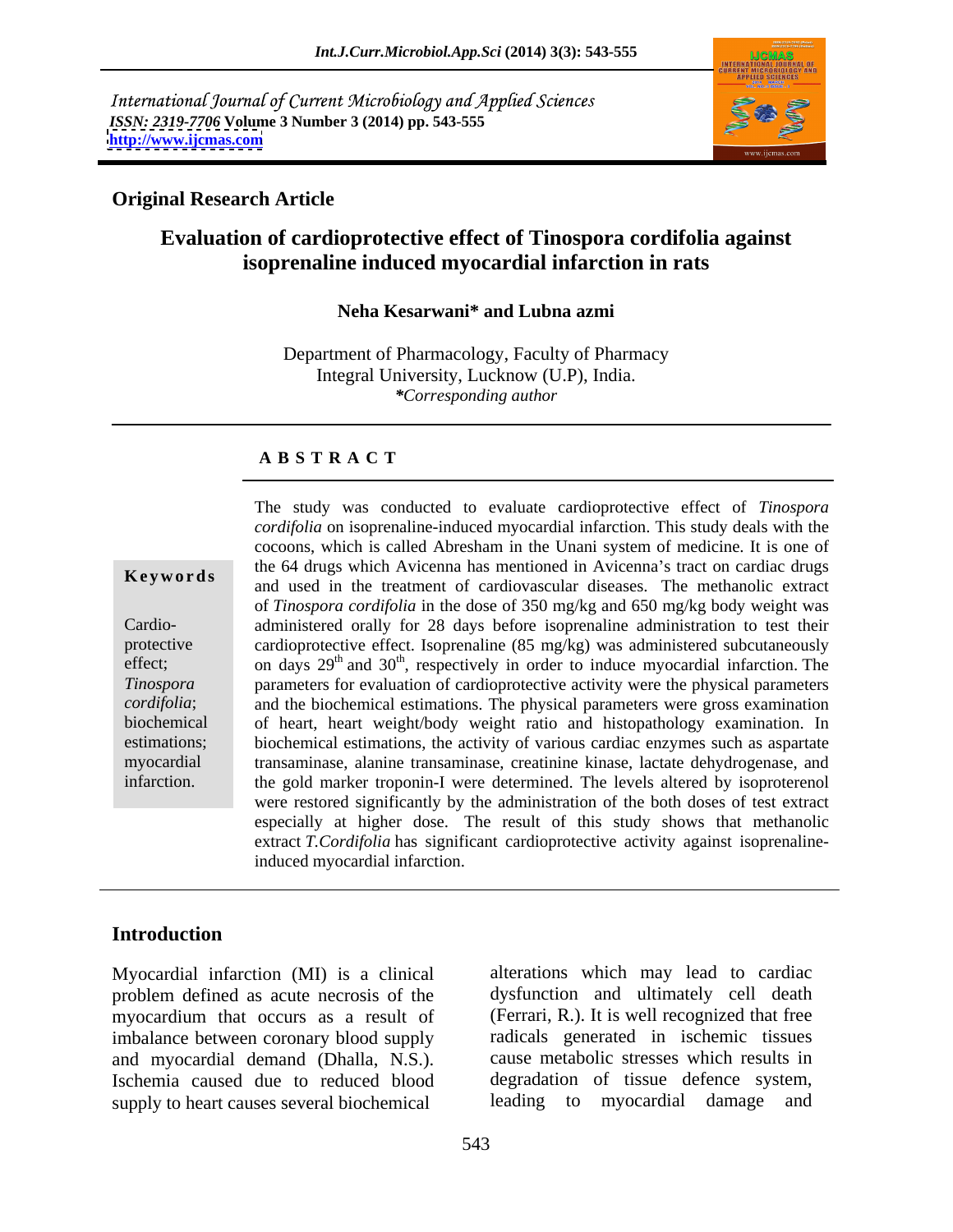necrosis (Hearse, D.J.). The development infarct size and in lipid peroxide levels of dynamic process with the widespread most promising. Epidemiological, clinical antiaggregatory, lipoprotein lipase and experimental studies have provided releasing, anti-inflammatory and for their salutary effects and potential to treat many aspects of ischemic heart disease or MI (Ojha, S.K., Goyal, S.N., the clonogenicity, glutathione-Snutritional substances, which helps in bighest number of survivors were

myocardial infarction in large doses (Rona G<sub>r</sub>) .On auto oxidation, ISO generates suggested that consumption of

*Tinospora cordifolia* (Eilld) Miers ex

of myocardial ischemia and infarction is a serum and heart tissue has been reported occurrence of coronary atherosclerosis and doses (Stanley M. et al. 2001). The involvement of oxidative stress in the cardioprotective activity of an herbal humans. Among several pharmacological formulation "Caps HT2", which contains interventions to protect heart against methanol extract of TC as a component, oxidative stress, the use of antioxidants is has antioxidant, anticoagulant, platelet compelling evidence that MI is largely hypolipidaemic activity in rats (Singh N et preventable by antioxidant intervention via al. 2005 ). Administration of 2.5 and 5.0 suppression of free radical generation g/kg body weight of aqueous root extract and/or augment endogenous antioxidant for 6 weeks results in a significant (Cooper R, Hertog MGL) Medicinal reduction of serum and tissue cholesterol, plants, plants based foods and their phospholipids and free fatty acids in constituents have received great attention alloxan induced diabetic rats (Sen P et al. Mohanty I). In parallel, the use of herbs in transferase activity as well as increase in pharmacotherapy is also rising along with lipid peroxidation with a peak at 4 h and a a realization that herbal products can lactate dehydrogenase release with a peak influence the course of heart diseases and at 2 h (Pahadiya S et al. 2003). In Ehrlich may provide an integrated approach of ascites carcinoma bearing mice, the restoring and maintaining, the balanced observed at an optimal dose of 50 mg/kg body systems (Hertog et al., 1993). in dichloromethane extract of TC (Singh Isoproterenol (ISO), a synthetic extract of aerial parts has potent catecholamine and  $\beta$ -adrenergic agonist, chemopreventive effect against cancer, in has been documented to produce which oxidative stress plays an important highly cytotoxic free radicals known to hepatoprotective herbs like TC with the stimulate peroxidation of membrane above said drugs can minimize the liver phospholipids and cause severe damage to toxicity (Jana U et al. 1999). The alcoholic the myocardial membrane. root extract significantly reduces the blood Hook. F. & Thomas (Family- The extract also prevents decrease in body Menispermaceae) *(Guduchi)* is an weight (ICMR; 2003). In a prospective important drug of Indian Systems of double blind randomized controlled study Medicine (ISM) and used in medicines lasting for over 18 months in 50 patients, since times immemorial (Sinha Kirti *et al*. 2004). A dose dependent reduction in improvement in wound healing, indicating with ethanol extracts of TC at various antiaggregatory, lipoprotein lipase releasing, anti-inflammatory and 1992 ). Dichloromethane extracts of TC shows concentration dependent decline in the clonogenicity, glutathione-Shighest number of survivors were RP et al. 2006). The hydroalcoholic causative role (Rawal A et al. 2004). It is suggested that consumption of and urine glucose, and lipids in serum and tissues in alloxan induced diabetic rats. produced significantly better outcome with improvement in wound healing, indicating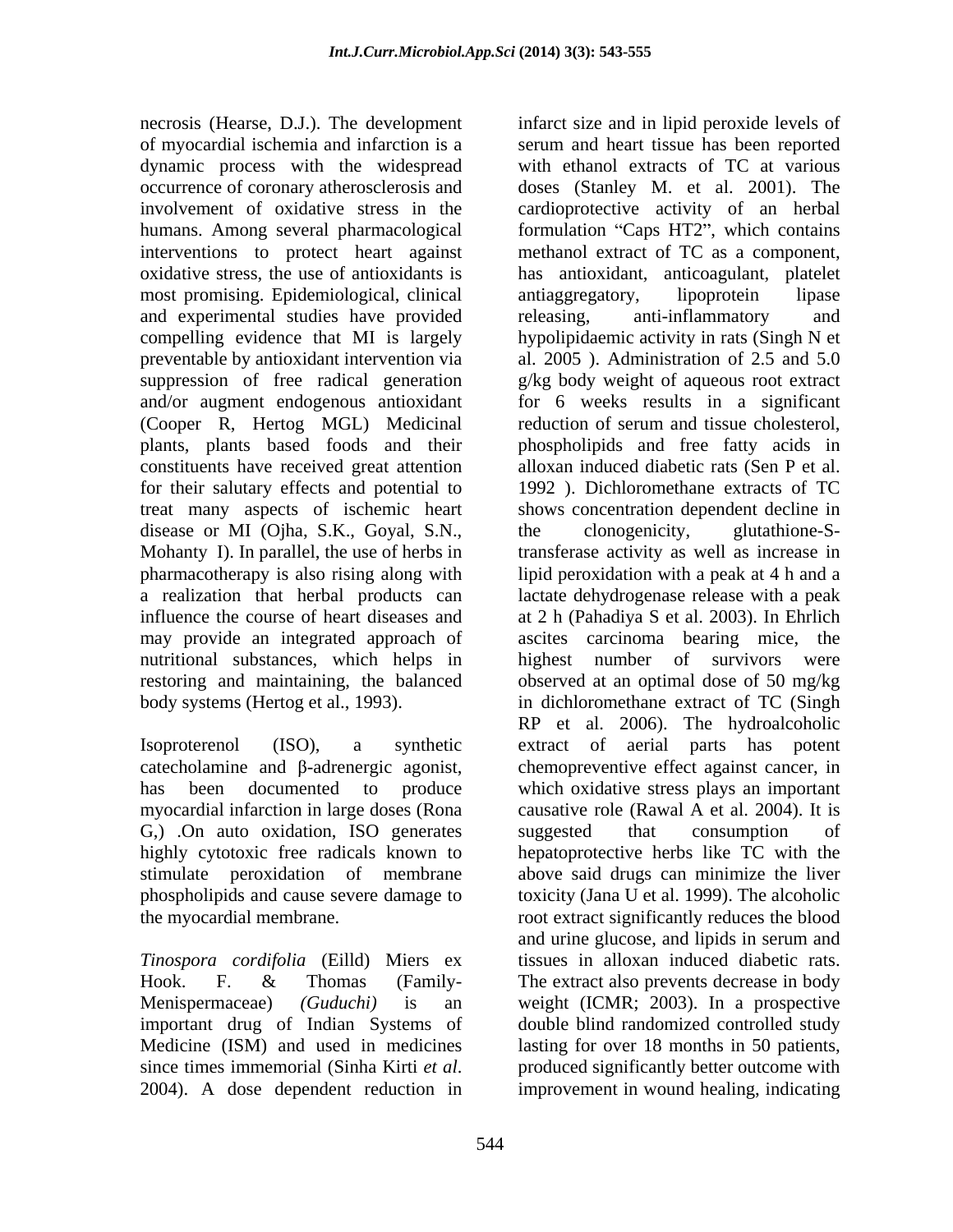beneficial effects of immunomodulation house of Central drug research institute Diabetics are prone to the development of cataract and produces a significant

The Tinospora cordifolia, were purchased of non-specific stress. All the studies from the local market of Lucknow. The conducted were approved by the from the local market of Lucknow. The drug was authenticated by Division of Taxonomy, National Botanical Research NBRI-SOP-202).

### **Preparation of extract Chemicals**

The clean fresh roots of the *Tinospora cordifolia* were cut in to small pieces convenient for the purpose of extraction. Metoprolol Tartrate (Pure drug) (Sigma<br>The drug was then messed up by Chemicals, USA), Petroleum Ether (40-The drug was then messed up by Chemicals, USA), Petroleum Ether  $(40-$ <br>netroleum ether  $(40-60)$  in order to remove  $(60)$   $(S.D.$  Fine Chemicals, Mumbai), petroleum ether (40-60) in order to remove  $\qquad\qquad$  60) (S.D.Fine Chemicals, Mumbai), its volatile oil component. The drug was Methanol (Jiangsu Huaxi Ltd, China), its volatile oil component. The drug was Methanol (Jiangsu Huaxi Ltd, China), extracted with 80% methanol in a soxlet Formaldehyde (Fisher scientific Ltd, Navi extracted with 80% methanol in a soxlet apparatus. The excess of methanol was Mumbai), Serum ALAT diagnostic kit, recovered Then concentrate is subjected Serum ASAT diagnostic kit, Serum recovered. Then conc. extract is subjected Serum ASAT diagnostic kit, Serum<br>to evaporation on water bath When Creatinine diagnostic kit (Span to evaporation on water bath. When Creatinine diagnostic kit (Span<br>extract was concentrated by evaporation to Diagnostics Ltd, Surat), Serum LDH extract was concentrated by evaporation to half of the volume, a waxy material separate out. The concentrated extract was weighed according to body weight, and accurately dissolves in saline for dose treatment daily. **Experimental Procedure**

Albino Wistar rats of 125-150 g of either group (NC group<br>sex were used for the study. The inbred (0.5ml, po) daily sex were used for the study. The inbred species of rats were obtained from animal for 30 days.

for ulcer healing (Tripathi I. et al.2003). (CDRI), Lucknow for experimental cataract; alcohol extract of TC has under controlled conditions of temperature preventive effect on the development of  $(23 \pm 2^{\circ}C)$  before the study. The animals reduction of plasma glucose levels in normal and control groups, housed alloxan induced diabetic rats (Rathi SS et individually in sanitized polypropylene al. 2002 ). cages containing sterile paddy husk as **Materials and Methods** pellets as basal diet and water *ad libitum*.<br>Animals were habituated to laboratory **Plant material** conditions for 48 hours prior to Institute Lucknow (UP) (Ref No. University, Lucknow (Registration No. NBRI/CIF/270/2011 and Specification **IU/Pharm/M.pharm/CPCSEA/12/10**), purpose. The animals were maintained were randomized into experimental, bedding. They had free access to standard pellets as basal diet and water *ad libitum*. Animals were habituated to laboratory experimental protocol to minimize if any of non-specific stress. All the studies conducted were approved by the Institutional Animal Ethical Committee (IAEC) of Faculty of Pharmacy, Integral University, Lucknow (Registration No. India.

### **Chemicals**

Normal saline (0.9%) (Albert David Ltd, Ghaziabad), Isoprenaline Hydrochloride, Metoprolol Tartrate (Pure drug) (Sigma Chemicals, USA), Petroleum Ether (40-  $60$ ) (S.D.Fine Chemicals, Methanol (Jiangsu Huaxi Ltd, China), Formaldehyde (Fisher scientific Ltd, Navi Mumbai), Serum ALAT diagnostic kit, Serum ASAT diagnostic kit, Serum Creatinine diagnostic kit (Span Diagnostics Ltd, Surat), Serum LDH diagnostic kit (Accurex Biomedical Pvt Ltd Thane, Mumbai), all the chemicals used was of analytical grade.

### Animals and the contract of the Crouping<sup>\*</sup> **Contract of the Contract of the Contract of the Contract of the Contract of the Contract of the Contract of the Contract of the Contract of the Contract of the Contract of the C** Grouping\* The contract of the contract of the contract of the contract of the contract of the contract of the contract of the contract of the contract of the contract of the contract of the contract of the contract of the

Group  $I -$  Termed as normal control group (NC group), received distilled water (0.5ml, po) daily for 30 days.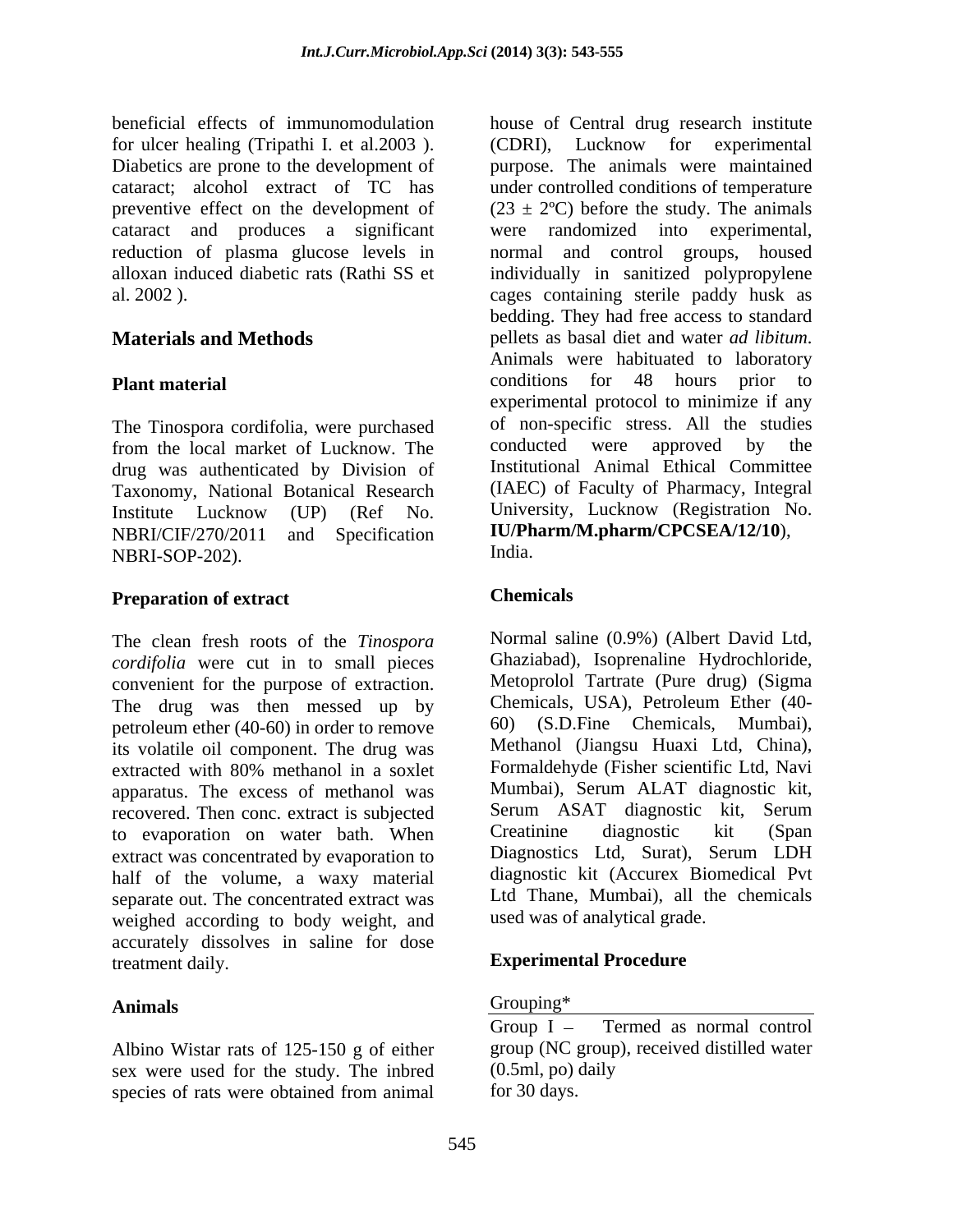Group II – Termed as Isoprenaline group Blood was collected through retro-orbital (ISO group), received distilled water (0.5ml, po) daily for using capillary tubes and cardiac puncture 30 days, in addition received injections of under light ether anesthesia and allowed to ISO (85 mg/kg, sc) at an interval of 24 hours The serum was separated by centrifugation on  $29<sup>th</sup>$  and  $30<sup>th</sup>$  day. <br>at 3000 rpm at  $30<sup>o</sup>C$  for 15 minutes and Group  $III$  – Termed as standard group (STD group), receiving metoprolol (pure) (10 mg/kg/day, p.o.) daily for 30 days and in addition received dehydrogenase (LDH), and creatine ISO (85 mg/kg, sc) on the 29th and  $30<sup>th</sup>$  phosphokinase (CPK). All animal were days at sacrificed by cervical decapitation. The an interval of 24 hours. hearts were dissected out immediately, Group IV–Termed as Test group 1(TG1), weighed, and then the heart was fixed in *Tinospora cordifolia* extract (350 10% buffered neutral formalin solution. mg/kg/day, p.o.) administered daily for 30 days and in addition received ISO (85 mg/kg, sc) on the 29th and  $30<sup>th</sup>$ days at an interval of 24 hours. **Gross examination of rat heart** Group  $V$  – Termed as Test group 2 (TG2), *Tinospora cordifolia* extract (650 The dissected heartswas washed with Ice mg/kg/day, p.o.) cold saline. The visually examined the administered daily for 30 days and in Inflammation, redness, capillary dilatation, addition received ISO (85 mg/kg, sc) on Scar formation, colour, in all part of heart the 29<sup>th</sup> and grading was performed. (Rona, *et al.*, and  $30<sup>th</sup>$  days at an interval of 24 hours. 1963). ISO = Isoproterenol **Heart weight: body weight ratio** \*Each group contains 5 animals (either sex) The mouse was euthanized, weighed and **Induction of myocardial infarction** placed on its back and pinned onto board Group II Termed as Teaty end and the sole content in the sole of the sole and content of 0.55 mg/s (a) and y collected through retro-orbital one of the sole of the sole of the sole of the sole of the sole of the sole of t

Isoproterenol hydrochloride 85mg/kg body weight, dissolved in normal saline given

ISO. Blood collection was done by from heart by tapping the heart on a kim

plexus from the inner canthus of the eye clot for 30 minutes at room temperature. used for the estimation of marker enzymes, including aspartate aminotransferase (AST), lactate dehydrogenase (LDH), and creatine (Panda VS)

### $\mathbf{E}$  time time proportions **Estimation parameters**

1963).

Myocardial infarction was induced by hands and foot). The mouse was wiped or through subcutaneous injection for two performed by dissecting the aortic root consecutive days  $(29^{\text{th}}$  and  $30^{\text{th}})$ . immediately above the aortic valves and (Murugesan M,). the superior vena cava above the atria. Rats were weighed and put down 24 hours removed from the excised heart carefully after the final subcutaneous injection of with forceps. Heart blood was removed recorded total body weight. Mouse was with extended extremities (inner side of wetted with 70% ethanol to control hair and dander. Removal of the heart was Adjacent mediastinal fat pads were from heart by tapping the heart on a kim wipe (absorbent pad) or surgical compress.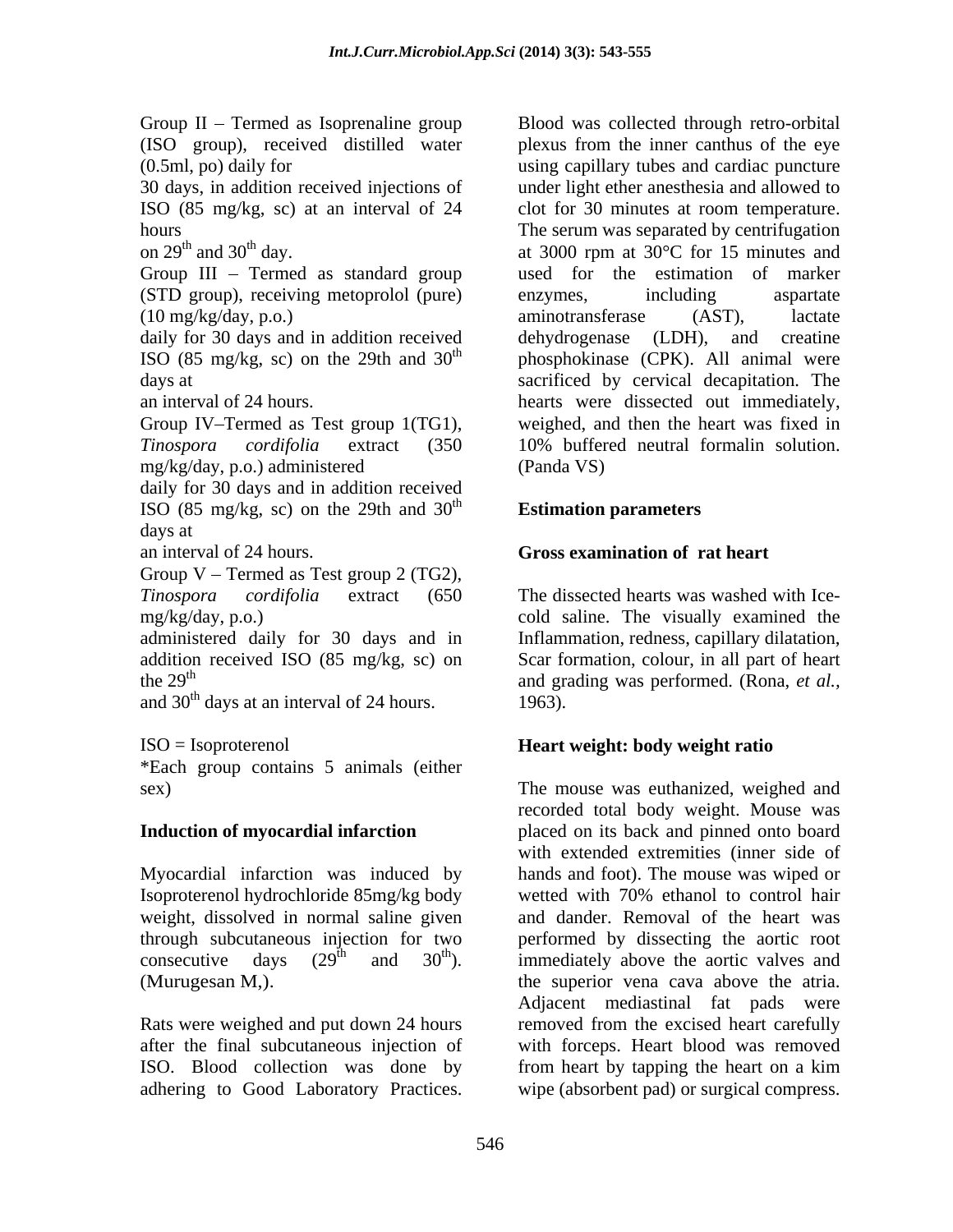This process was repeated until the heart **Results and Discussion** was totally dry. The dry heart was weighed and recorded. Then the heart was place in fixative. (Firoz M).

At the end of experimental period the performed and grading of the heart has blood samples were taken and serum was separated for analysis of different enzymes related to myocardial infarction such as **Grading of heart parameter** lactate dehydrogenase (LDH), creatine kinase-MB fraction (CK-MB), aspartate transaminase (AST), alanine transaminase  $Grade 0 = No Lesion$ (ALT). All the analyses were performed with commercially available kits Grade 1 = Inflammation, redness, capillary purchased from Span Diagnostics Ltd, Surat, Accurex Biomedical Pvt Ltd Thane, Mumbai.and measured Grade 2 = Edema, yellowish ventricle spectrophotometrically, Shimadzu. portion Release of TROPONIN-I was estimated by Troponin  $-I$  Rapid test kit Grade  $3 =$  Atrium  $\&$  ventricle turns commercially purchased from Reckon yellow, scar formation diagnostic Pvt Ltd. (Panda VS, 2009). This process was repeated until the beart<br>
was cotally dry. The dry heart was<br>
wear socially dry. The dry heat was<br>
wear socially examination of heart<br>
prison in racented. Then the bear was<br>
Hostenwired estimations<br>
Hosten

Statistical analysis was performed using one way ANOVA followed by Dunnett t

At the end of study, the heart was isolated, edema. washed with ice cold saline. The tissue formation, with little redness when was fixed in 10% buffered neutral compared with Isoprenaline (ISO) group. formalin solution. After fixation tissues The test group 2 (TG2) (100mg/kg) were embedded in paraffin-wax and five showed remarkable decrease in micrometer thick sections were cut and inflammation, redness, capillary dilatation stained with hematoxylin and eosin. The and scar formation as compared to test slides were observed under light group 1 (TG1) (350mg/kg) when both of microscope and photomicrograph was the extract have been compared with

### **Gross examination of heart**

**Biochemical estimations** showing inflammation, redness, capillary The visually examination of the heart dilatation, Scar formation, colour, was been done.

# **Grading of heart parameter**

Grade  $0 = No$  Lesion

dilations.

portion and the contract of the contract of the contract of the contract of the contract of the contract of the contract of the contract of the contract of the contract of the contract of the contract of the contract of th

Grade 3 = Atrium & ventricle turns yellow, scar formation

**Statistical analysis** Grade 4 = Diffuse heart, absolute scar formation, increased necrosis portion.

test (GraphPad Instat, USA). The isoprenaline (ISO) group showed **Histopathological study** Normal control (NC) group. The standard marked inflammation, scar formation, diffused heart when compared with (STD) group showed marked reduction in capillary dilation, and scar showed remarkable decrease in isoprenaline (ISO) group(Table 1).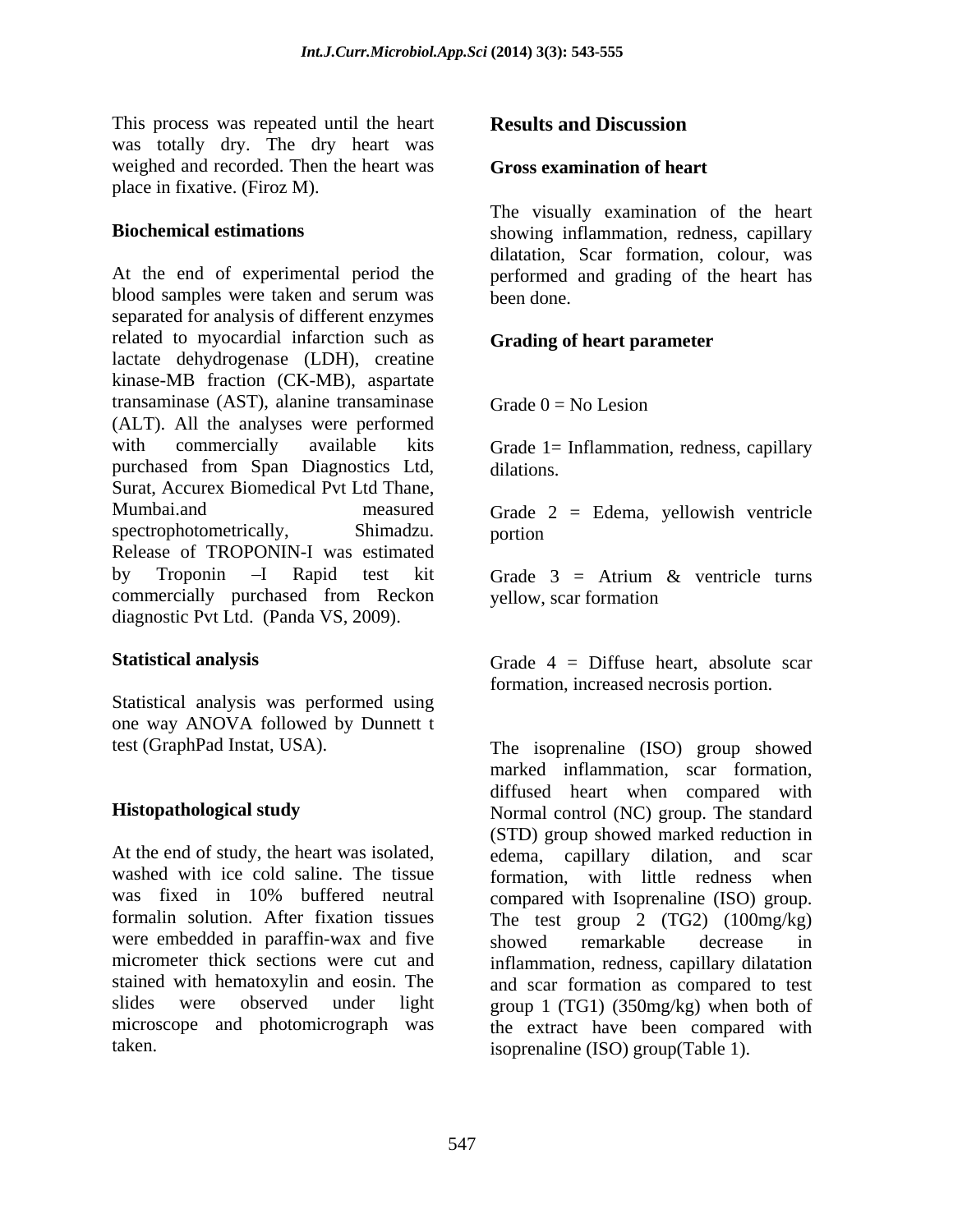The heart weight and heart weight/body ISO elevated serum enzyme activities weight ratio was analysed in various (Table 3). treatment group. The isoprenaline (ISO) weight and heart/body weight ratio as compared to lowest dose (TG1) (350mg/kg) (Table.2). **Histopathological examination**

enzymes AST, ALT, LDH, and CPK for significant increase  $(p<0.001)$  in activities of serum marker enzymes compared with with metoprolol (STD group) when compared with Isoprenaline (ISO) group myocardium, and epicardium as well as showed a highly significant  $(p<0.001)$ injection on the 29th and  $30<sup>th</sup>$  days, elicited a highly significant (p<0.001) reduction in treated (ISO) group shows focal AST, ALT, LDH, and CPK. The low dose lymphocytic infiltration. In

**Heart weight/ body weight ratio** when compared with Isoprenaline (ISO) group was significant  $(p<0.01)$  in lowering (Table 3).

group showed marked increase in heart The release of troponin-I was estimated by weight due to hypertrophy, when Rapid test kit after 4 hours of infarction. compared with Normal control (NC) When Isoprenaline (ISO) group compared group. The standard (STD) group showed with normal control (NC) group, all reduction in heart weight and heart/body animal of ISO group showed presence of weight ratio when compared with troponin in serum. When Standard group Isoprenaline (ISO) group. Test group 2 was compared with Isoprenaline group (TG 2) (100 mg/kg) demonstrated (ISO) more than half animal showed significant decrease in heart weight and absence of troponin in serum while in rest decrease in heart/body weight ratio when of them troponin was found to be present. compared with Isoprenaline group When When both test groups (TG1, TG2) both test groups (350mg/kg, 100mg/kg) (350mg/kg, 650mg/kg) was compared was compared with Isoprenaline (ISO) with (ISO) group, the highest dose (TG2) group, the highest dose (TG2) (650mg/kg) (650mg/kg) showed remarkable reduction showed remarkable reduction in heart in release of troponin as compared to lowest dose (TG1) (350mg/kg) (Table 4).

**Biochemical estimations** The myocardial tissue was immediately The effects of ethanolic extract of Coleus solution. After fixation, tissues were forskohlii oral treatments on serum marker 30 days are outlined in (Table 3). Rats hematoxylin and eosin18. The slides were treated with ISO showed a highly examined under light microscope and fixed in 10% buffered neutral formalin embedded in paraffin and serial sections were cut and each section was stained with microphotographs were taken.

the normal rat (NC) group. Rats pretreated Photomicrograph of rat heart of normal reduction in cardiac marker enzyme. normal and healthy in both the groups. Pretreatment with *Coleus forskohlii* high There was no muscular hypertrophy or dose (TG2) (100 mg/kg) to rats for 30 evidences of myositis (necrosis and/or days, followed by ISO subcutaneous round cell infiltrates), clearly visible in the ISO-induced increased activities of myonecrosis with myophagocytosis and of coleus forskohlii (TG1) (50 mg/kg) subendocardium vacuolar changes andcontrol group shows, the endocardium, myocardium, and epicardium as well as papillary muscles and vasculature were all 10x (prominently) (Fig 1. a). Isoprenaline treated (ISO) group shows focal lymphocytic infiltration. In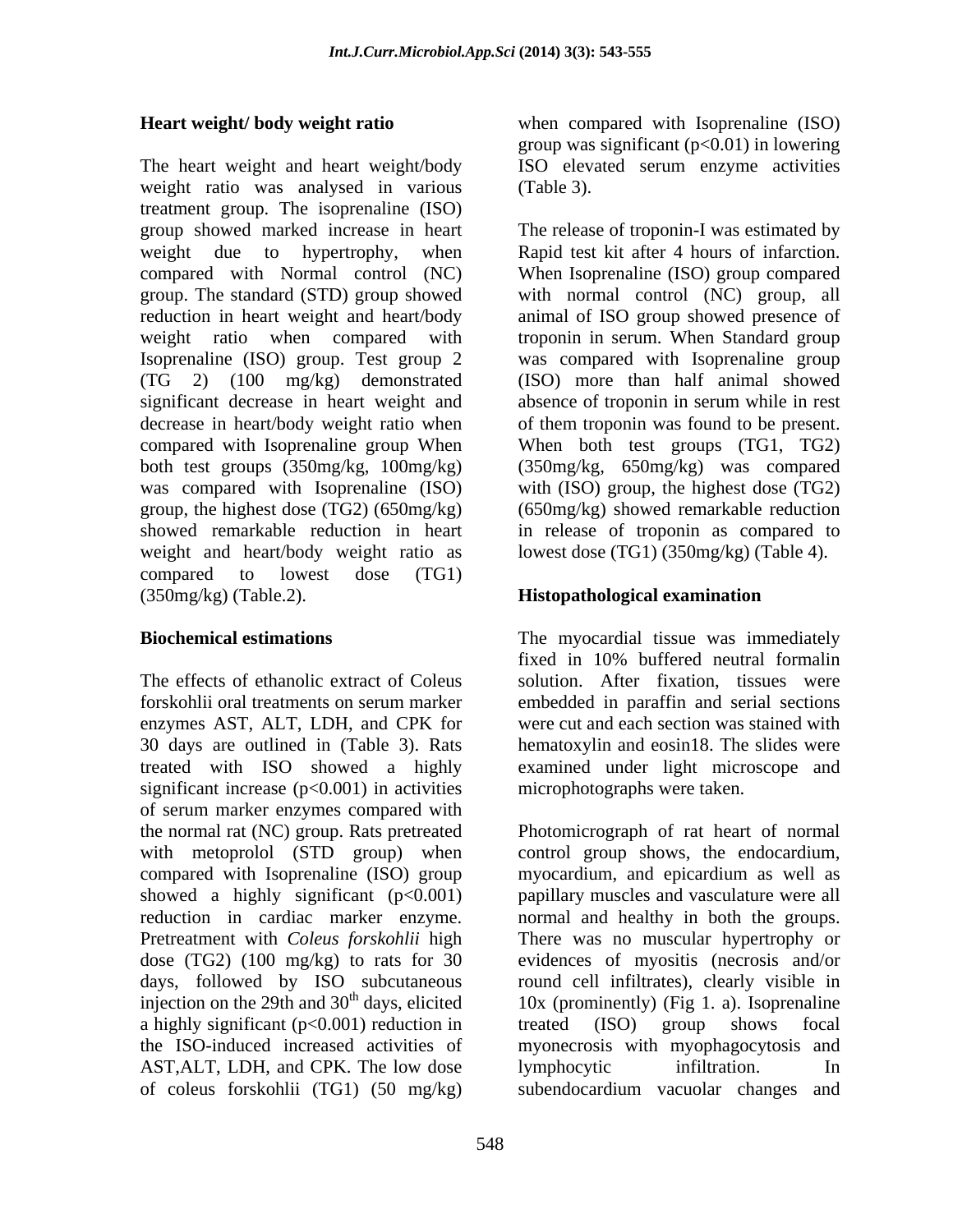prominent oedema along with chronic viz., AST, ALT, LDH, CK-MB and inflammatory cells are clearly visible in TROPONIN once myocardium is 10x (prominently) **(**Fig 1.b). Rat heart pretreated with the Standard (STD) extra cellular fluid serves as the diagnostic Metoprolol (10mg/kg) showing very lesser enzyme marker of myocardial damage degree of myonecrosis, myophagocytosis and lymphocytic infiltration, oedema and very little infiltration of inflammatory cells In our study we observed significant are clearly visible in 10x (prominently) (Fig 1.c). Photomicrograph of rat heart (AST, ALT, LDH, and TROPONIN) in pretreated with *Tinospora cordifolia*  serum of isoprenaline treated rats. It is (TG1) (350mg/kg) group showing noticeable that isoprenaline induced rat decreased degree of myonecrosis and showed increased level of AST, ALT and lesser infiltration of inflammatory cells but LDH,CK-MB when compared to control myophagophytosis and subendocardium vacuolar changes are present & clearly of a reduction in the number of viable visible in 10x (prominently) (Fig 1.d). myocytes due to enhanced cell death in Pretreated rat heart with *Tinospora*  heart as these animals showed the highest *cordifolia* (TG 2) (650 mg/kg) treated group showing little degree of (Mair J). Among both dose of *Tinospora*  myonecrosis and lesser infiltration of *cordifolia,* treatment with the highest dose inflammatory cells as well as a decreased (TG2) (650mg/kg) decreased the level of myophagophytosis and subendocardium these marker enzyme quite significantly vacuolar changes are present & clearly visible in 10x (prominently) (Fig 1.e). (350mg/kg) pointing clearly that

Cardiovascular disease is major global health problem reaching epidemic proportion in Indian subcontinent. ( The isoprenaline (ISO) group showed Banerjee A) and low and middle income marked increase in heart weight due to countries accounting for 78% of all death.(WHO) myocardial cell protection control (NC) group. The standard (STD) and prevention of cell ischemia or necrosis have been therapeutics targets for a long and heart/body weight ratio when time. New therapies are needed to treat compared with Isoprenaline (ISO) group ischemia because current treatment has showing significantly less hypertrophy. only a limited impact on survival and Test group (TG2) (650 mg/kg) annual cost (Milano CA). demonstrated more significant decrease in

explore and evaluate the cardioprotective (350mg/kg) when compared with effect of Tinospora cordifolia root and isoprenaline group, showing marked infarction in rats. Myocardium contains an abundant concentration of diagnostic marker enzyme of myocardial infarction

TROPONIN once myocardium is damaged, releases of its content into the tissue (Suchalatha S).

increase in the level on marker enzyme rats. This finding could be a consequence level of AST, ALT, LDH and CK-MB when compared to low dose (TG1) (350mg/kg) pointing clearly that *Tinospora cordifolia* could be a cardioprotective against the MI.

The present investigation is aimed to weight ratio than Test extract (TG1) stem on isoprenaline induced myocardial reduction in hypertrophy, change in shape hypertrophy, when compared with Normal group showed reduction in heart weight and heart/body weight ratio when Test group (TG2) (650 mg/kg) heart weight and decrease in heart/body (350mg/kg) when compared with isoprenaline group, showing marked of heart.

> The visually examination of the heart showing inflammation, redness, capillary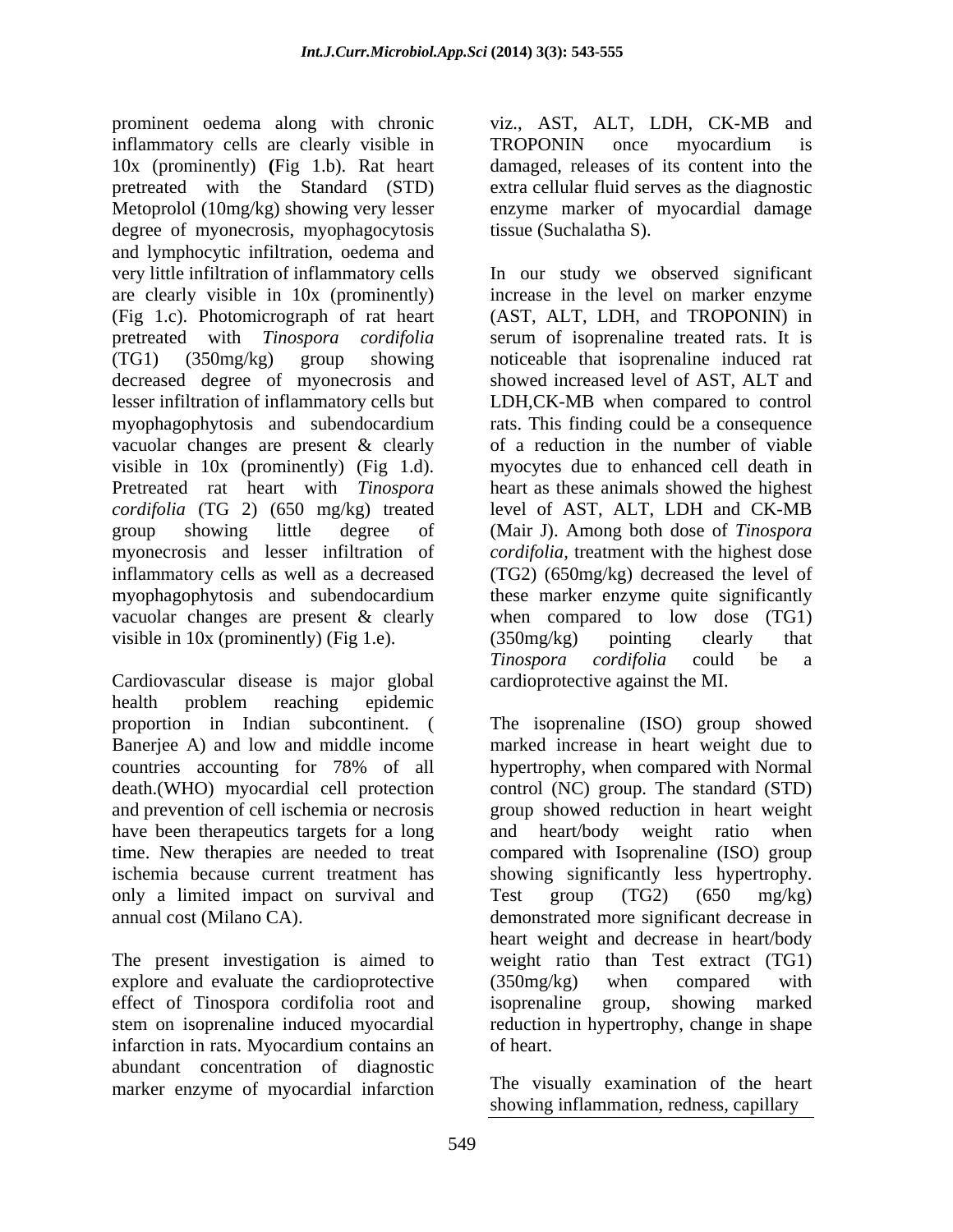| Table 1. Observation table for grading of heart |                                  |  |  |
|-------------------------------------------------|----------------------------------|--|--|
| <b>Groups</b>                                   | <b>Grading of cardiac damage</b> |  |  |
| Normal control (NC)                             | Grade 0                          |  |  |
| Isoprenaline (ISO)                              | Grade 4                          |  |  |
| Standard (STD)                                  | Grade 1                          |  |  |
| Test group $1(TG 1)$ (350mg/kg)                 | Grade 3                          |  |  |
| Test group $2(TG 2)$ (650mg/kg)                 | Grade 2                          |  |  |

| Table 2. body weight, heart weight, heart: body weight ratio |                               |                           |                                           |
|--------------------------------------------------------------|-------------------------------|---------------------------|-------------------------------------------|
| <b>Groups</b>                                                | Body<br>weight (g) $\mid$ (g) | Heart weight   Heart/body | weight ratio<br>$(\mathbf{x} 10^{\circ})$ |
| Normal control (NC)                                          | 208                           | 0.81                      | 3.8                                       |
| Isoprenaline (ISO)                                           | 191                           | 1.08                      | 5.6                                       |
| Standard (STD)                                               | 216                           | 0.88                      | 4.0                                       |
| Test group 1(TG 1)<br>(350mg/kg)                             | 220                           | 1.01                      | 4.5                                       |
| Test group $2(TG \t2)$<br>(650mg/kg)                         | 225                           | 0.98                      | 4.3                                       |

Table.3 Effect of methanolic extract of *Tinospora cordifolia* on CK-MB, LDH, AST and ALT levels in rats by Isoprenaline -induced

| <b>AST</b>                 | <b>ALT</b>                      | L <sub>DH</sub>                                       | CK                                                                                                                 |
|----------------------------|---------------------------------|-------------------------------------------------------|--------------------------------------------------------------------------------------------------------------------|
| (IU/L)                     | $\boldsymbol{A}$<br>TUITI       | (IU/L)                                                | $\text{ (mg/dl)}$                                                                                                  |
| $155.137 \pm 24.5$         | $103.630 \pm 2.41$              | $107.780 \pm 2.11$                                    | $1.034 \pm 0.020$                                                                                                  |
| 285.911±24.9 <sup>a</sup>  | $255.144 \pm 16.9^{\circ}$      |                                                       |                                                                                                                    |
| $161.277 \pm 23.4^{\circ}$ | $105.226 \pm 22.8$ <sup>b</sup> | $11.106 \pm 4.27$ <sup>b</sup>                        | $1.068 \pm 0.029^b$                                                                                                |
| $191.65 \pm 18.80$         | $210.67 \pm 8.17$               | $243.22 \pm 12.06$                                    | $1.24 \pm 0.065$                                                                                                   |
|                            |                                 | $218.91 \pm 15.18$ $1.11 \pm 0.025$                   |                                                                                                                    |
|                            |                                 | 171.81 $\pm$ 24.77 <sup>d</sup><br>$168.09 \pm 17.11$ | $11.1$ TV $10.0$ $11.1$ Tutto $0.1$ Tooptermanne measured<br>$307.743 \pm 22.44^{\circ}$ $1.260 \pm 0.044^{\circ}$ |

Values are mean  $\pm$  SEM for five animals in each group<br><sup>a</sup>  $P < 0.001$  When ISO group is compare with NC g

 ${}^{a}P < 0.001$  When ISO group is compare with NC group<br> ${}^{b}P < 0.001$  When standard group is compare with ISO g

 $\rm{^{b}P}$  < 0.001 When standard group is compare with ISO group  $\rm{^{c}P}$  < 0.01 When experimental group is compare with ISO group

When experimental group is compare with ISO group

 $\text{d}P < 0.001$  When experimental group is compare with ISO group

AST- Aspartate amino transferaces; ALT- Alanine transaminase; LDH - Lactate dehydrogenase

CK-MB- Creatine kinase; NC- Normal control; ISO-Isoprenaline; STD- Standard; TG1- Test group 1; TG2- Test group 2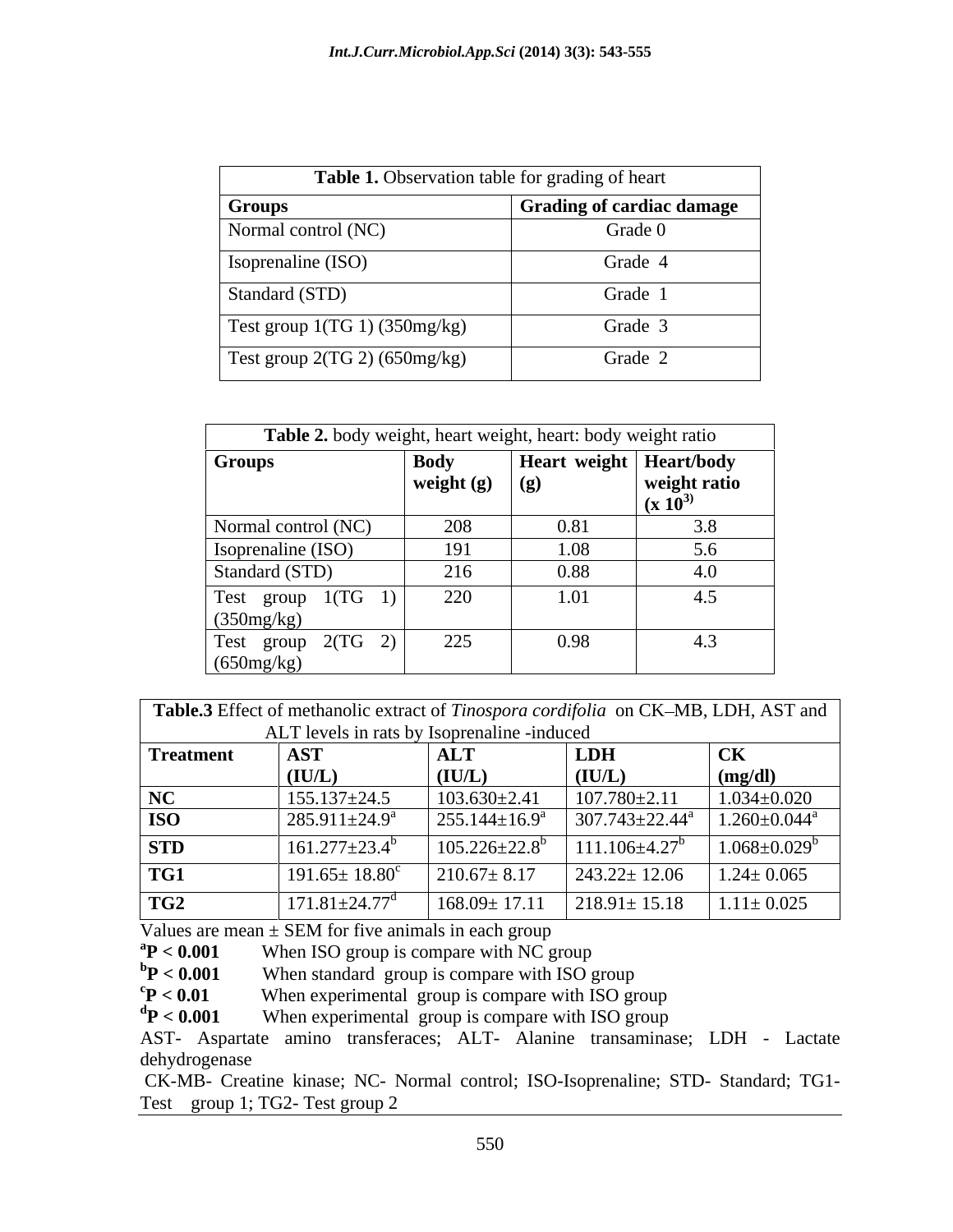| Table 4 Release of TROPONIN - I in various treatment groups |               |           |                     |       |                                                                |  |  |  |
|-------------------------------------------------------------|---------------|-----------|---------------------|-------|----------------------------------------------------------------|--|--|--|
| <b>Animal</b>                                               | <b>Normal</b> |           |                     |       | Isoprenaline   Standard   Test extract   Test extract 100mg/kg |  |  |  |
| no.                                                         | Control       | (85mg/kg) | $(10mg/kg)$ 50mg/kg |       |                                                                |  |  |  |
|                                                             | $-ve$         | $+ve$     | -ve                 | $+ve$ |                                                                |  |  |  |
|                                                             | $-ve$         | $+ve$     | $-ve$               | $+ve$ |                                                                |  |  |  |
|                                                             | -ve           | $+ve$     | $+ve$               | $-ve$ |                                                                |  |  |  |
|                                                             | $-ve$         | $+ve$     | -ve                 | $+ve$ |                                                                |  |  |  |
|                                                             | $-ve$         | $+ve$     | $+ve$               | $-ve$ |                                                                |  |  |  |

+ve - Presence of troponin in serum; -ve - Absence of troponin in serum

| <b>ISO</b><br>$NC$ | <b>STD</b> |
|--------------------|------------|
|                    |            |
|                    |            |
|                    |            |

**(a) (b) (c)**

**Figure 1-** Visual photographs of dissected rat heart:



a- (NC) group showing no scar, oedema, capillary dilation; b- (ISO) group showing hypertrophy, oedema, and change in colour (circle and arrow); c- (STD) group showing with no oedema, capillary dilation but showing inflammation and redness (circle); d- (TG1) group showing redness, inflammation near ventricle (circle); e- (TG2) group showing no redness, but shows minor inflammation (arrow)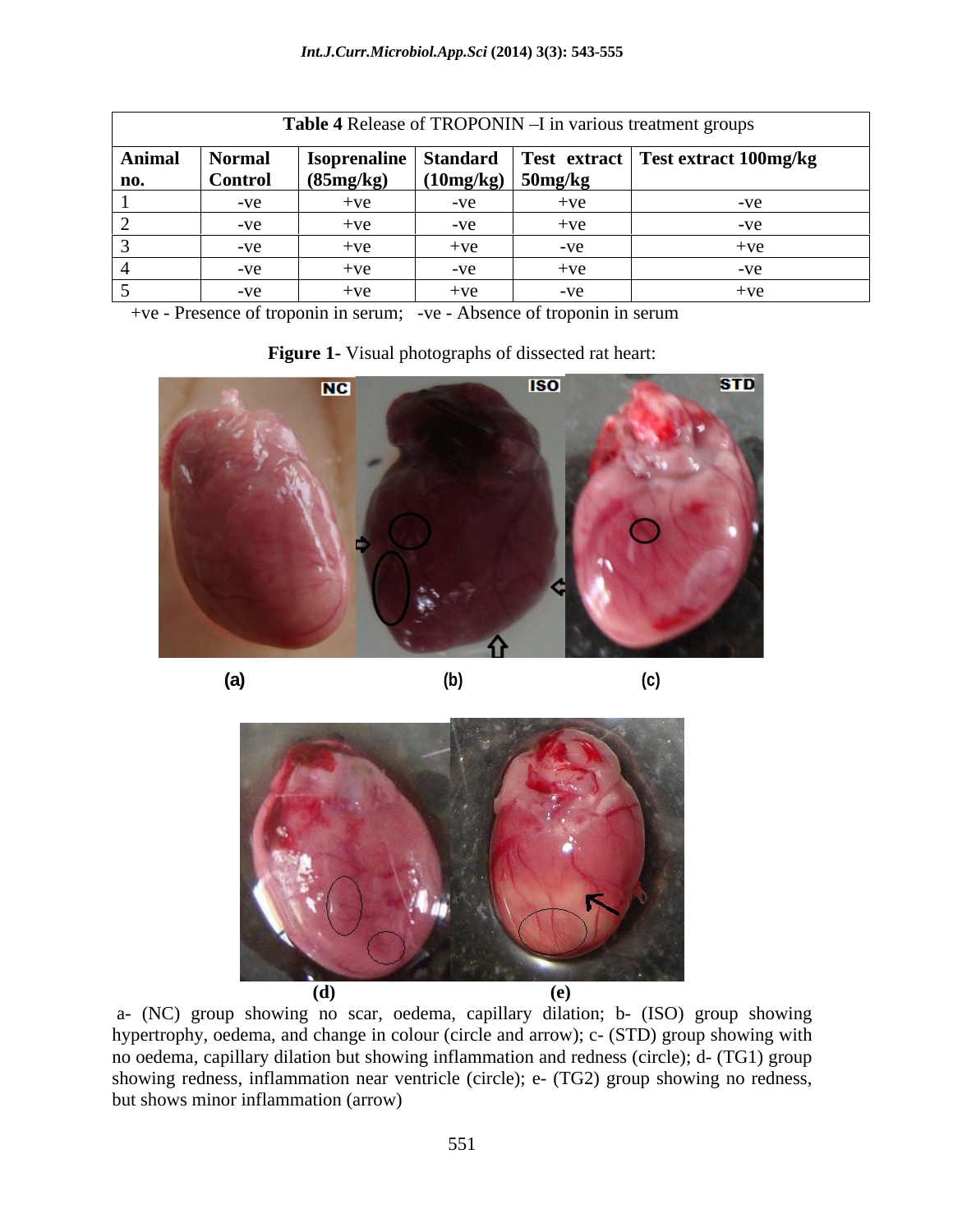

**Figure 2-** photomicrograph of heart section (10x, 10x10): a- Normal group (NC) showing normal cytoarchitecture; b- Isoprenaline (ISO) group shows shows focal myonecrosis with myophagocytosis and lymphocytic infiltration. In subendocardium vacuolar changes and prominent oedema along with chronic inflammatory cells are present; c- Standard (STD) group showing very lesser degree of myonecrosis, myophagocytosis and lymphocytic infiltration, oedema and very little infiltration of inflammatory cells; d- Test group (TG 1) showing decreased degree of myonecrosis and lesser infiltration of inflammatory cells but myophagophytosis and subendocardium vacuolar changes are present; e- Rat heart Pretreated with Test group 2 (TG 2) (650 mg/kg) treated group showing little degree of myonecrosis and lesser infiltration of inflammatory cells as well as a decreased myophagophytosis and subendocardium vacuolar changes are present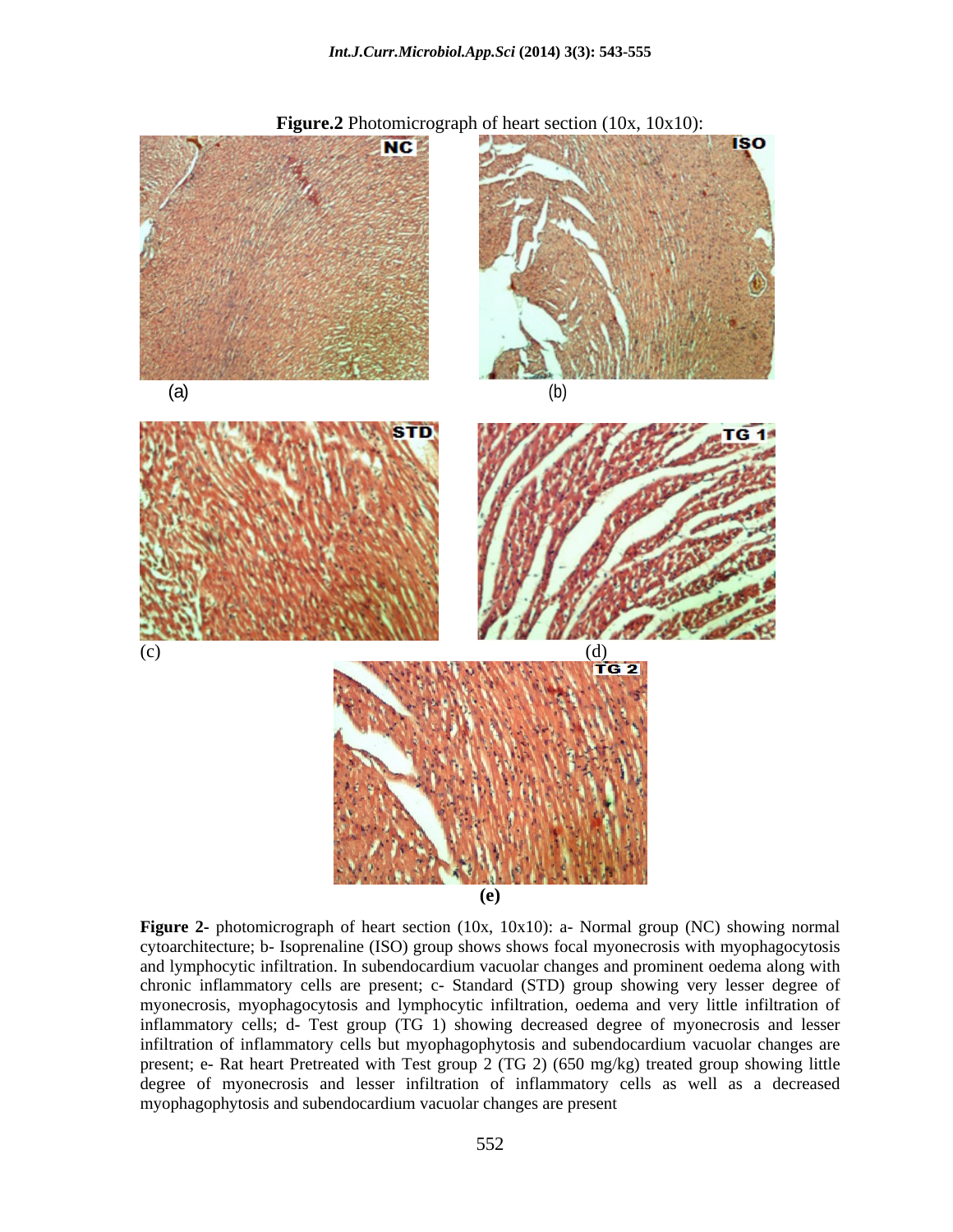dilatation, Scar formation, colour, in all degeneration in human ischemic heart part of heart gives the information disease (IHD) (Milei J). Hence, the study regarding degree of necrosis and according to above observation grading was its underlying mechanisms might provide performed. The isoprenaline (ISO) group better insight and new leads on the showed marked inflammation, scar pathogenesis of IHD. formation, showing grade 4 type of cardiac damage. The standard (STD) group In conclusion the result of present study showed marked reduction in edema, indicated that the prior administration of capillary dilation, and scar formation methanolic extract of *Tinospora cordifolia* showing grade 1 cardiac damage. The test group 2 (TG2) (650mg/kg) showed cardioprotective activity of *Tinospora*  remarkable decrease in inflammation, redness, capillary dilatation, scar strengthen the myocardial membrane by formation owing grade 2 type of cardiac damage as compared to test group 1 (TG1) (350mg/kg) which shows cardiac damage of grade 3 when both of the extract have been compared with isoprenaline group.

Histopathological examination of University Lucknow, for the constant myocardial tissue obtained from normal control (NC) group exhibited clear integrity of myocardial membrane. Normal control (NC) rats showed cardiac fibers References without any infarction. The heart sections obtained from Isoprenaline (ISO) treated rats showed disruption of several M. Makino: Status of myogardial subcellular elements including in maximum subcellular elements including myonecrosis, myophagocytosis and minimized constraints and minimized and minimized methods and minimized methods and  $\frac{1}{2}$  and  $\frac{1}{2}$  and  $\frac{1}{2}$  and  $\frac{1}{2}$  and  $\frac{1}{2}$  and  $\frac{1}{2}$  and  $\frac{1}{2}$  and  $\frac{1}{2$ lymphocytic infiltration, oedema, loss of  $\frac{m_1m_2}{2000}$ . myofibrils, swelling of mitochondria, vacuolization of the cytoplasm, formation of lysosomal bodies and dilation of the sarcotubule and dilation of the  $\alpha$  contraring of exidence diving sarcotubular system, (Olson and cocalities of the human heart Young,1974). Treatment with test extract 2 (TG2- 650 mg/kg, restores the architecture of the heart near to normal as compared to test extract 1 (TG1-  $350$ mg/kg) when both group are  $\overline{C_{\text{congr}}}$  P I  $\overline{C_{\text{other}}}$  P Nickans S P compared with the Isoprenaline (ISO)

The lesions produced by ISO in rat heart are similar to those found in myofibrillar

of ISO-induced myocardial necrosis and pathogenesis of IHD.

attenuates isoprenaline induced MI. The *cordifolia* probably related to its ability to its membrane stabilizing action.

# **Acknowledgement**

Authors are thankful to Prof. (Dr.) H.H.Siddiqui,Advisor to V.C., Integral encouragement and for providing facilities to carry out this study

# **References**

- Dhalla, N.S., A.B. Elmoselhi, T. Hata and N. Makino: Status of myocardial antioxidants in ischemia-reperfusion injury. Cardiovas. Res., 47, 446-456 (2000).
- Ferrari, R., O. Alûeri, S. Curello, S. Ceconi, A. Cargnoni, P. Marzollo, A. Pardini, E. Caradonna and O. Visioli: Occurrence of oxidative stress during reperfusion of the human heart. Circulation, 81, 201- 211 (1990)
- Hearse, D.J.: Prospects for antioxidant therapy in cardiovascular medicine. Am. J. Med., 91, 118S-121S (1991).
- group. Hogelin, J. Marler, P. McGovern, G. Cooper, R., J. Cutler, P.D. Nickens, S.P. Fortmann, L. Friedman, R. Havlik, G. Morosco, L. Mosca, T. Pearson, J. Stamler, D. Strye and T. Thom: Trends and disparities in coronary heart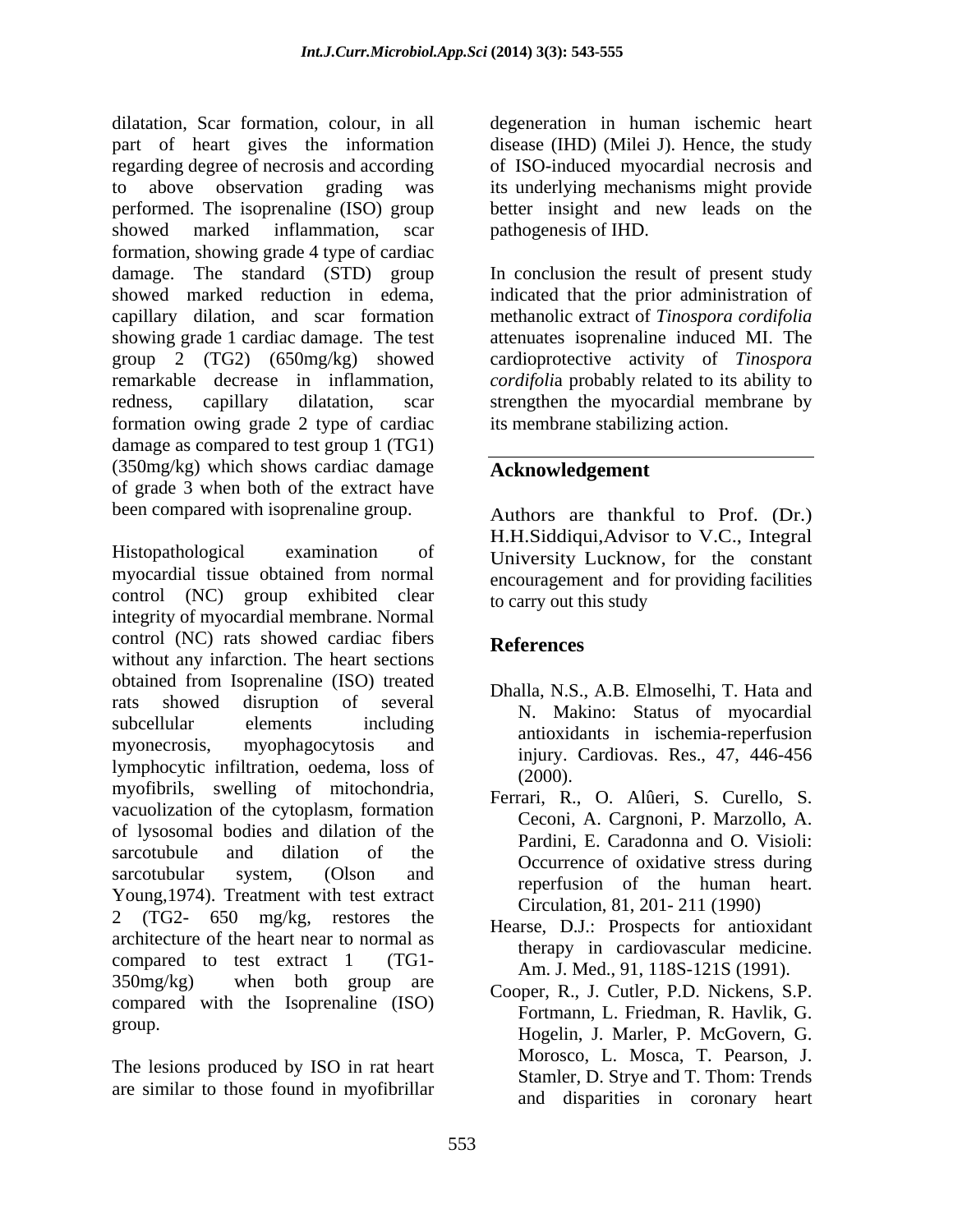prevention. Circulation, 102, 3137-

- Hertog, M.G.L., E.J.M. Feskens, P.C.H. of coronary heart diseases. The
- Ojha, S.K., M. Nandave, S. Arora, R. infarction in rats. Int. J. Pharmacol., 4, 2011;6(1):24-27.
- Goyal, S.N., S. Arora, A.K. Sharma, S. Joshi, R. Ray, J. Bhatia, S. Kumari and biochemical, histopathological and
- Mohanty, I., D.S. Arya, A. Dinda, K.K. Talwar, S. Joshi and S.K. Gupta: 264:582-86. Toxicol., 94, 184-189 (2004).
- other toxic manifestations produced by
- De Souza NJ, Dohadwalla AN, Reden J. *Med. Res. Rev*, 1983; 3: 201-219.
- disease, stroke, and other Murugesan M, Revathi R, Manju V. cardiovascular disease in the United Cardioprotective effect of fenugreek States, findings of the national on isoproterenol-induced myocardial conference on cardiovascular disease infarction in rats. Ind. J. Pharmacol. 2011; 43: 516-519.
- 3147 (2000) Panda VS, Naik SR (2009). Evaluation of Hollam, M.B. Katan and D. Kromhout: Dietary antioxidant flavonoids and risk rodents. Altern Med Rev. 14(2):161cardioprotective activity of Ginkgo biloba and Ocimum sanctum in 71.
- Zutphen elderly study. Lancet, 342, Firoz M, Bharatesh K, Patole N, Godse V, 1007-1020 (1993) Narang, A.K. Dinda and D.S. Arya: ethanolic extract of *Callistemon* Chronic administration of Tribulus *lanceolats* leaves on doxorubicin terrestris Linn extract improves cardiac function and attenuates myocardial rats. Bangladesh J Pharmacol. Shikalgar T, Nikwade N.Cardioprotective activity of ethanolic extract of *Callistemon lanceolats*leaves on doxorubicin induced cardiomyopathy in rats.Bangladesh <sup>J</sup> Pharmacol. 2011;6(1):24-27.
- 1-10 (2008) Banerjee A. Coronary artery disease and its problem in management. J Indian med assoc 2001; 99: 474-5.
- D.S. Arya: Preventive effect of crocin WHO: The world health report 1999 of Crocus sativus on hemodynamic, making a difference. Geneva: world health organisation.
- ultrastuctural alterations in Milano CA, Allen LF, Rockman HA, isoproterenol-induced cardiotoxicity in Dolber PC, Mcminn TR, Chien KR, et rats. Phytomedicine, 17, 227-232 al. Enhanced myocardial function in (2010) transgenic mice overexpressing beta-2 adrenergic receptor. Science 1994; 264:582-86.
- Mechanisms of cardioprotective effect Suchalatha S, shyamaladevi CS. Protective of Withania somnifera in effect of terminalia chebula against experimentally induced myocardial infarction. Basic Clin. Pharmacol. induced by isoproterenol. Indian J Exp experimental myocardial injury Biol 2004; 42:174-8.
- Rona G, Chappel CI, Balazs T, Gaudry R. Mair J, Wagner I, Jakob G, Lechleitner P, An infarct-like myocardial lesion and Drenstl F, Paschenctort B, Michel G. isoproterenol in the rat. *AMA Arch* Pathol 1959;67:443-455. myocardial infarction. Clin Chin Acta Different time couse of cardiac contractile protein after acute 1994;231:47-60.
	- Forskolin: a labdane diterpenoid with Olson HM, Young DM. Electrolyte and antihypertensive, positive inotropic, platelet aggregation inhibitory, and adenylate cyclase activating properties. Tabbits. Am J Pathol. 1974; 77: 439morphologic alterations of myocardium in adriamycin treated rabbits. Am J Pathol. 1974; 77: 439- 54.